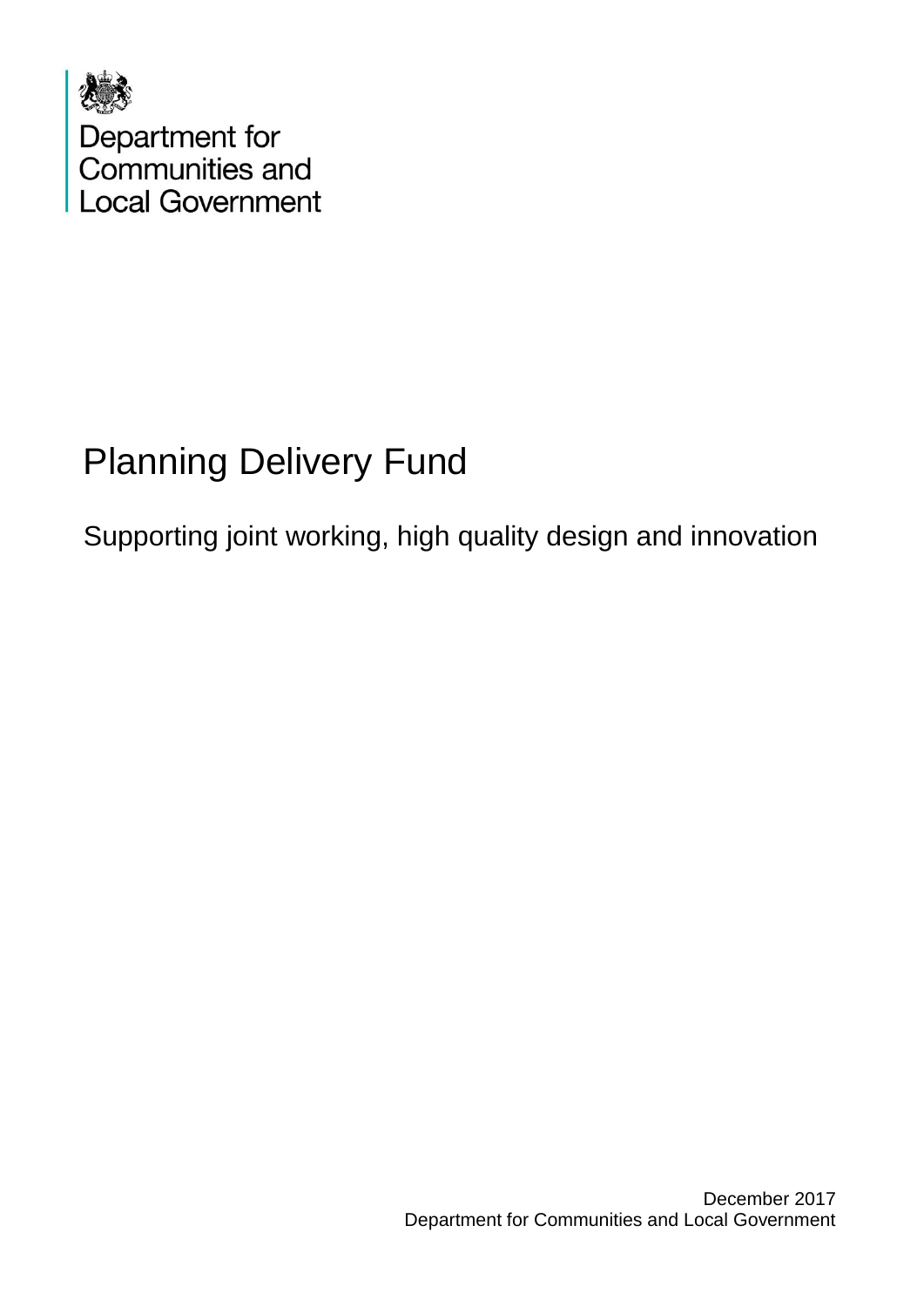

*© Crown copyright, 2017*

*Copyright in the typographical arrangement rests with the Crown.*

You may re-use this information (not including logos) free of charge in any format or medium, under the terms of the Open Government Licence. To view this licence visit <http://www.nationalarchives.gov.uk/doc/open-government-licence/version/3/>

This document/publication is also available on our website at [www.gov.uk/dclg](http://www.gov.uk/dclg)

If you have any enquiries regarding this document/publication, complete the form at <http://forms.communities.gov.uk/> or write to us at:

Department for Communities and Local Government Fry Building 2 Marsham Street London SW1P 4DF Telephone: 030 3444 0000

For all our latest news and updates follow us on Twitter:<https://twitter.com/CommunitiesUK>

December 2017

ISBN: 978-1-4098-5155-4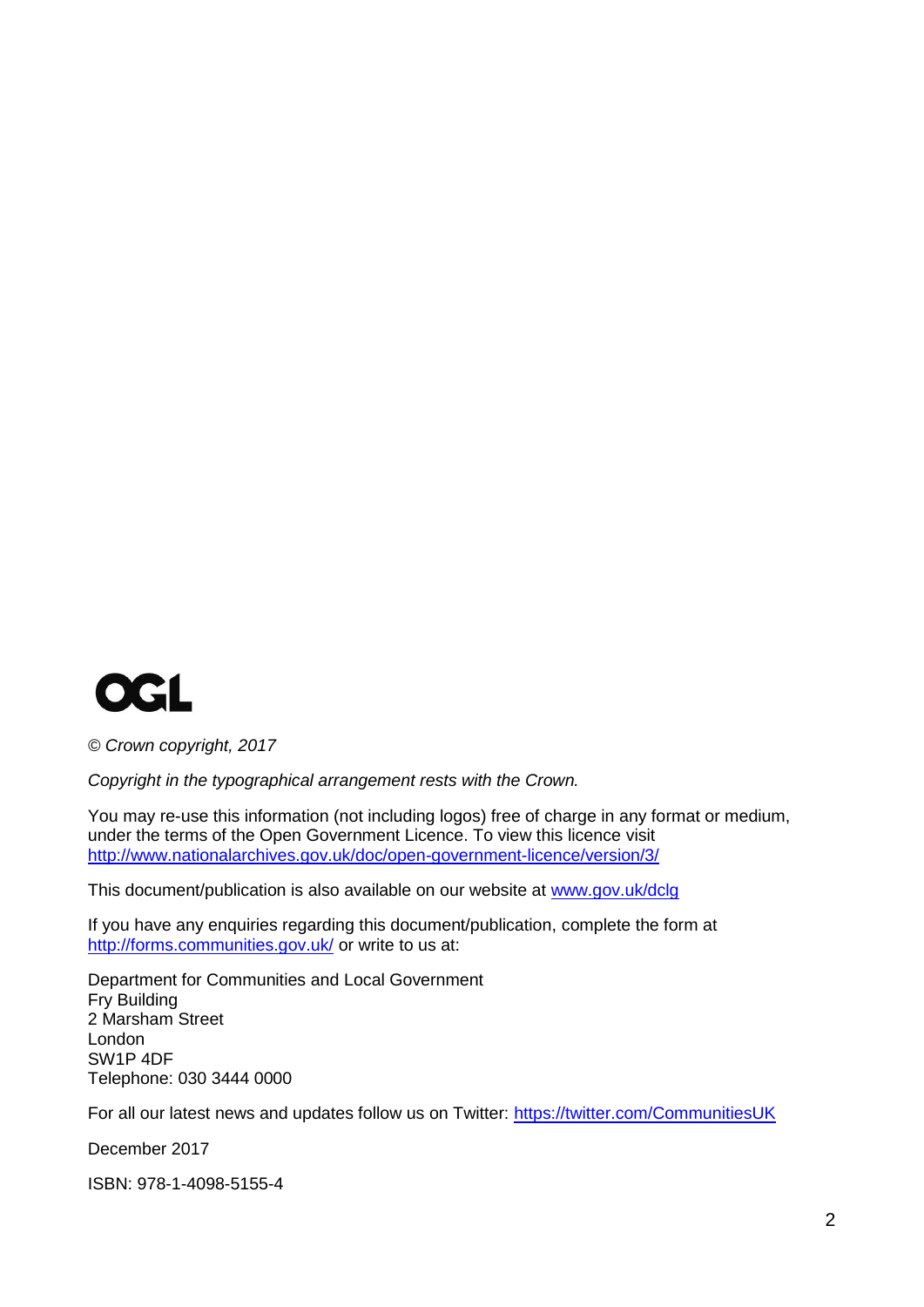# **Contents**

<span id="page-2-0"></span>

| Overview<br>Who can apply<br>$\bullet$<br><b>Bidding criteria for Joint Working Fund</b><br>$\bullet$<br>Prioritisation criteria for Joint Working Fund<br>$\bullet$<br>Application Process for Joint Working Fund<br>$\bullet$<br>Decision<br>$\bullet$<br>Our wider commitment to Plan Making<br>$\bullet$<br><b>Further Information</b><br>$\bullet$ |  |
|---------------------------------------------------------------------------------------------------------------------------------------------------------------------------------------------------------------------------------------------------------------------------------------------------------------------------------------------------------|--|
| Overview<br>$\bullet$<br><b>Bidding criteria for Design Quality Funding</b><br>$\bullet$<br>Prioritisation criteria for Design Quality Funding<br>$\bullet$<br>Application Process for Design Quality Funding<br>$\bullet$<br>Decision<br>$\bullet$<br><b>Further Information</b><br>$\bullet$                                                          |  |
| Overview<br>$\bullet$<br>Bidding criteria for Innovation Funding<br>$\bullet$<br>Prioritisation criteria for Innovation Funding<br>$\bullet$<br><b>Application Process for Innovation Funding</b><br>$\bullet$<br>Decision<br>$\bullet$<br><b>Further Information</b><br>$\bullet$                                                                      |  |
|                                                                                                                                                                                                                                                                                                                                                         |  |
|                                                                                                                                                                                                                                                                                                                                                         |  |
|                                                                                                                                                                                                                                                                                                                                                         |  |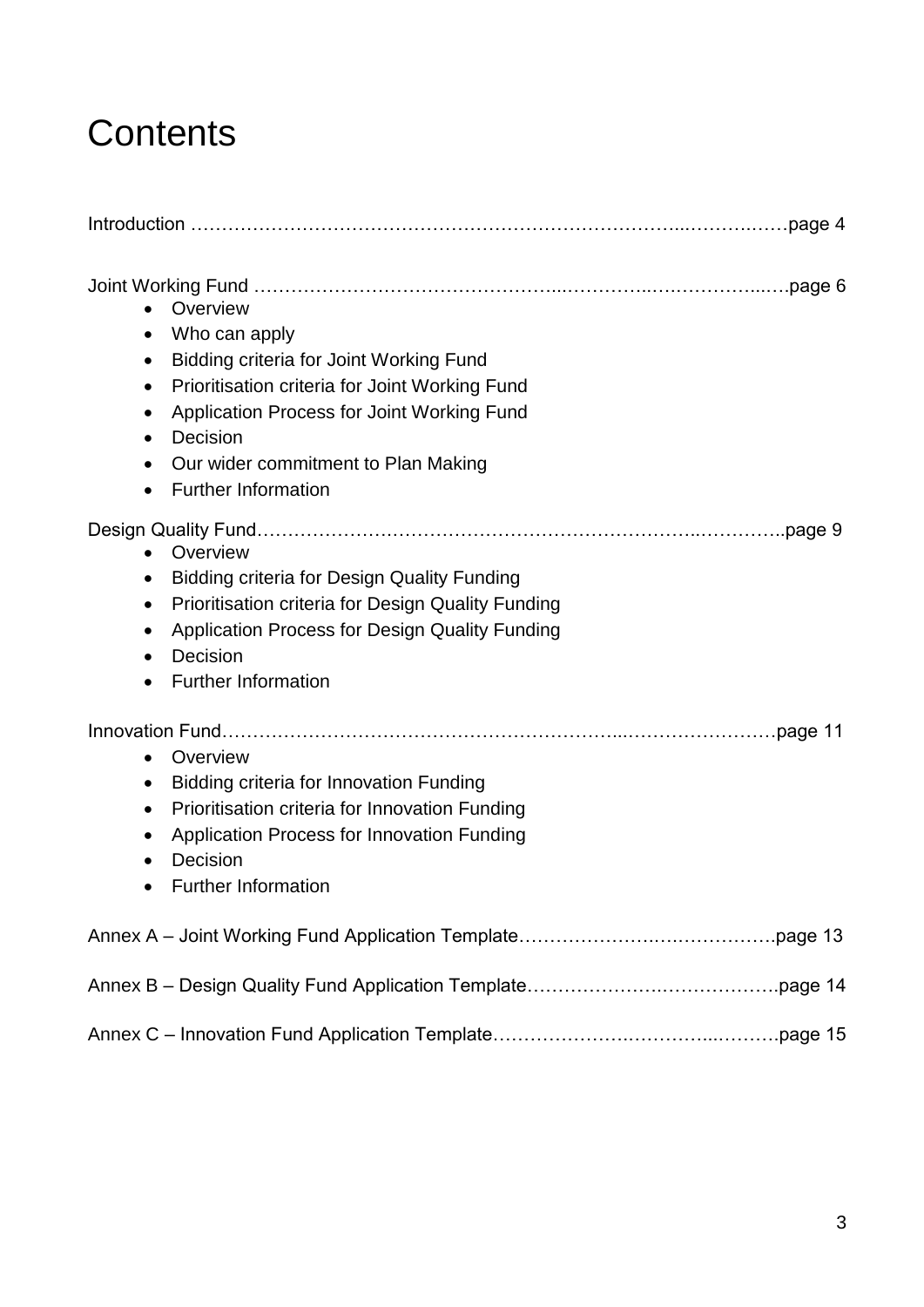# Introduction

- 1. The Government set out in the [housing White Paper](https://www.gov.uk/government/collections/housing-white-paper) its strategy for fixing the broken housing market. Subsequent measures set out in detail in *[Planning for the right homes](https://www.gov.uk/government/consultations/planning-for-the-right-homes-in-the-right-places-consultation-proposals)  [in the right places,](https://www.gov.uk/government/consultations/planning-for-the-right-homes-in-the-right-places-consultation-proposals)* and announced at Budget 2018, are taking forward the implementation of this strategy. Housing supply has increased by over 1.1 million since 2010, including more than 300,000 affordable homes, and the latest figures show that housing supply increased by 217,000 last year, up from 137,000 in 2010. But we know that if we are to achieve our target of one million new homes by 2020, we need to support and enable more and better house building and infrastructure development.
- 2. Local authorities have a key role to play making the right land available in the right places, but also in ensuring homes with permission get built without delay. As outlined in both our housing and Industrial Strategy White Papers, we want to support greater collaboration between local planning authorities, a more strategic approach to planning for housing and infrastructure, and more innovation and high quality design in creating new communities.
- 3. The Planning Delivery Fund recognises that capacity and capability to deliver the scale and quality of housing growth being sought is limited in some key areas. Funding is intended to support ambitious authorities in areas of high housing need to plan for new homes and infrastructure, equipping them with the requisite resources to deliver the agenda set out in the housing White Paper.
- 4. This programme of funding aims to support:
	- more and better joint working, across local authority boundaries, ensuring that there are the skills and capacity where they are needed to plan strategically for housing growth, and to manage delivery of new homes and infrastructure;
	- a step change in the design quality of new development, as well as design advice and support to local authorities delivering growth; and,
	- innovation in the planning system, to improve the efficiency and effectiveness of processes and enable the delivery of more high quality homes.
- 5. The £25 million of resource funding announced in the housing White Paper, is available for the financial years 2017/18 to 2019/20. This prospectus opens up to £11 million of the Planning Delivery Fund for bidding, equally split over the financial years 2017/18 to 2018/19, to be administered under three dedicated funding streams: a Joint Working Fund, a Design Quality Fund, and an Innovation Fund. We expect to issue a further prospectus for the remainder of the fund in due course.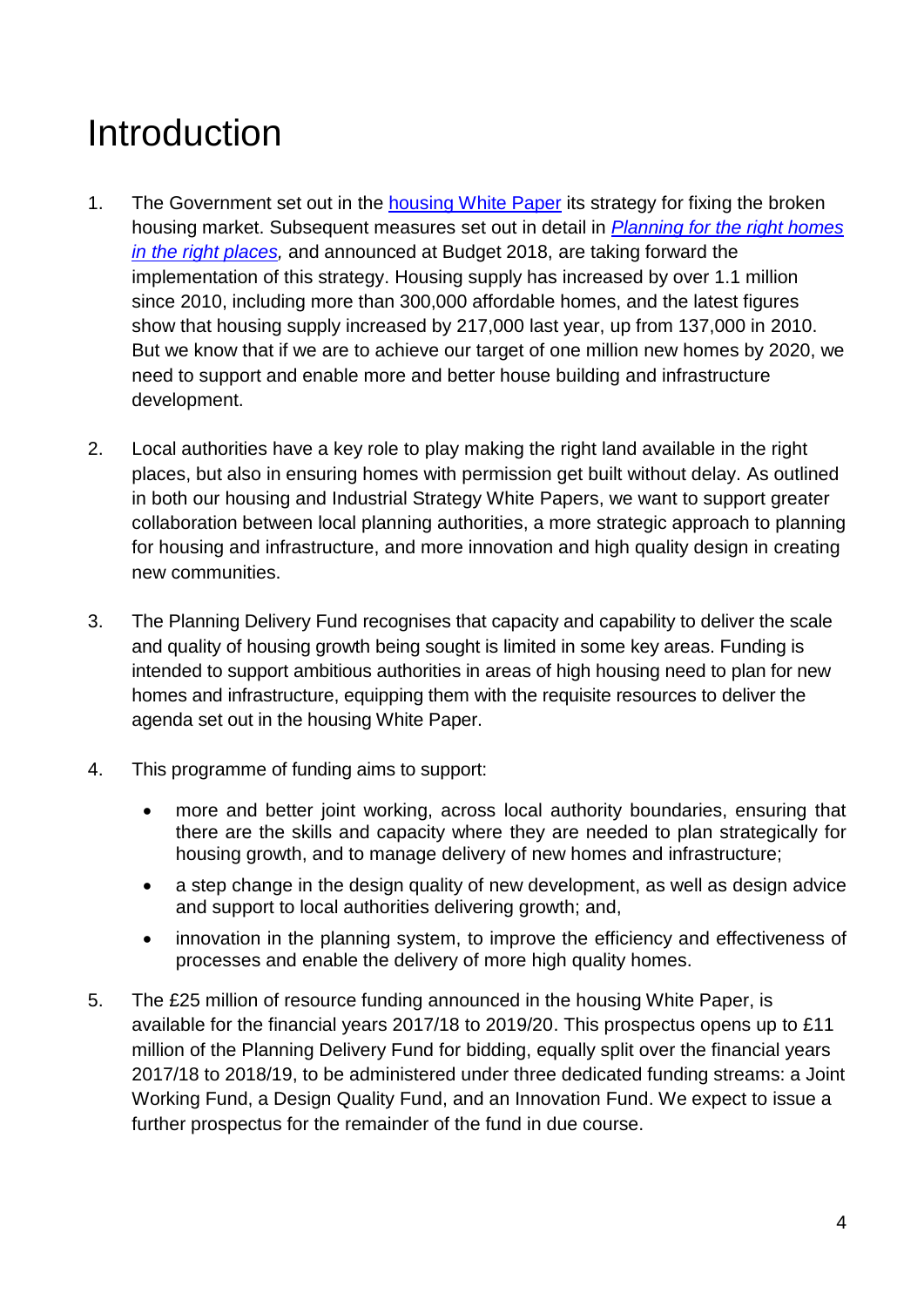- 6. All local planning authorities (including Development Corporations, Mayoral areas and combined authorities) are eligible to bid into the three funding streams, whether individually or in partnership (in the latter case, where the grant would support joint working). However all should note the prioritisation criteria for each funding stream.
- 7. Third sector organisations (on their own or in partnership with Local Authorities) are also invited to submit proposals to the Innovation Fund.
- <span id="page-4-0"></span>8. The prospectus invites expressions of interest by 11 January 2018.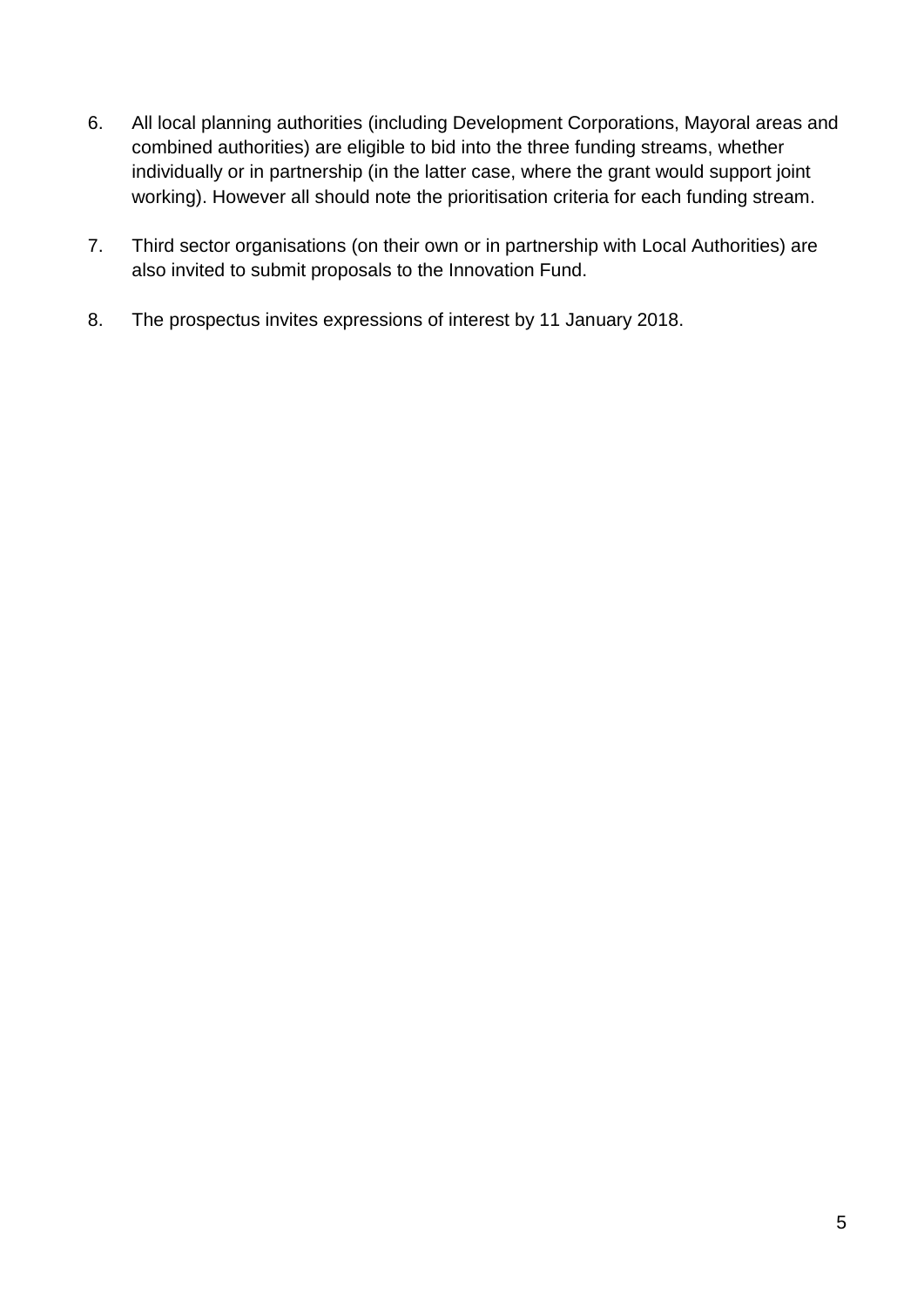# Joint Working Fund

## **Overview**

- 9. Effective working across local authority boundaries is essential to plan for the delivery of housing, infrastructure and other strategic needs of communities; particularly where there is high housing pressure and areas are heavily constrained. Joint working is a statutory requirement under the duty to cooperate, introduced through the Localism Act in 2011, and the Government has recently consulted on the introduction of a statement of common ground to further encourage more and better joint working. Support under this section of the prospectus is offered to create additional capacity in local authorities for joint working to help achieve their ambitions for growth.
- 10. Funding awards will be made annually to successful local authorities via section 31 of the Local Government Act 2003. The Department reserves the right not to pay recipients the full amount requested in either financial year (this will depend on affordability in light of the total amount of funding requested in each financial year; see paragraph 16).
- 11. Funding will be confirmed for 2017-18 and indicative amounts awarded for 2018/19 by end of January 2018 (see paragraph 17).

## Who can apply?

12. Local planning authorities (including Development Corporations, Mayoral areas and combined authorities) cooperating to prepare plans to more effectively deliver housing need and other strategic priorities for their areas across their authority boundaries are eligible to apply for funds.

# Bidding Criteria

- 13. Bids will need to demonstrate:
	- Scale and strength of ambition and commitment to housing growth for example by showing that the activity funded will contribute to the area planning to meet or exceed local housing need in the future, and accelerate effective planning across authority boundaries;
	- Strength of commitment to joint working; and
	- Strength of proposal and timetable for delivery of the joint planning work.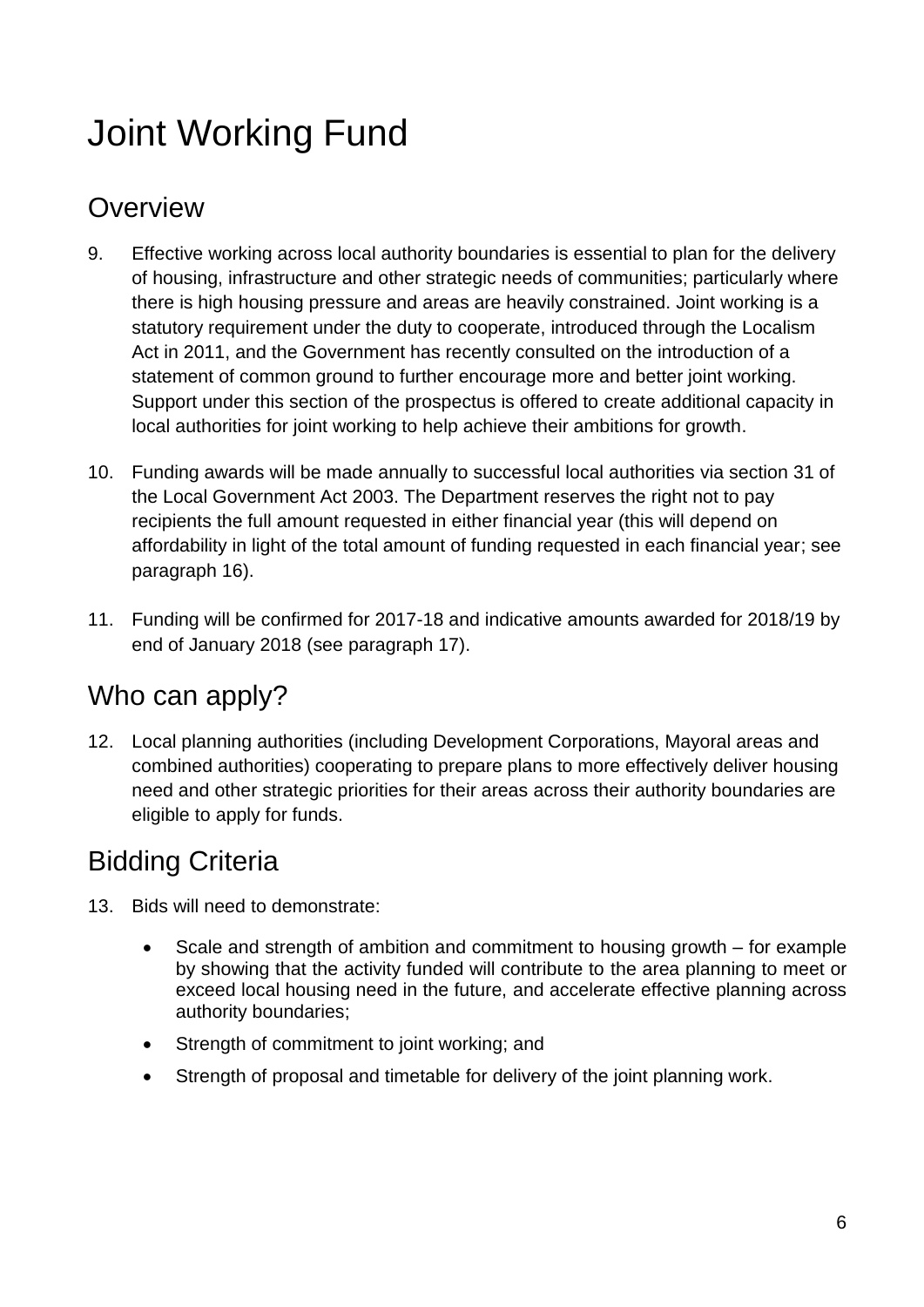# Prioritisation criteria

14. In making awards, priority will be given to those groups of authorities with the highest housing need, where affordability is a major issue, or where funding is necessary to overcome difficult planning issues; for instance, to distribute unmet housing needs in highly constrained areas or plan for infrastructure across a wider geography.

### Application process

- 15. Authorities wishing to access this support will need to submit a short expression of interest using the template provided in Annex A, including the following:
	- Who is party to the bid, what the role of each party is, and who should receive the award;
	- A description of the strategic planning issues to be addressed, and the timescale for joint working;
	- Provide information on how they propose to spend the money and assurance that money can be spent according to the agreed award profile (e.g. by end of March 2018 for 17/18 allocation);
	- A clear identification of risks to delivery of outcomes/benefits and how these will be managed/mitigated;
	- What the proposed impact of funding will be and how will it be measured
	- Whether the bid relies on, or anticipates, other funding from Government; and
	- Assurance that there is senior council support and commitment within each planning authority to joint working and production of statutory plans to meet local housing need and address other strategic priorities across authority boundaries.

### Decision

- 16. We expect successful bids to be up to £250,000 per bid for expenditure in 2017-18. We will take into account whether requested funds can be realistically spent in the relevant financial year.
- 17. A decision by DCLG ministers on which expressions of interest to support is expected by the end of January 2018. All applicants will be informed of the outcome.

### Our wider commitment to plan making

- 18. The Government is committed to ensuring every community has an up to date, sufficiently ambitious plan, and we will do all we can to support local authorities to produce a plan.
- 19. That is why, alongside the Planning Delivery Fund, we will also be investing to extend our current programme of engagement with local planning authorities, recruiting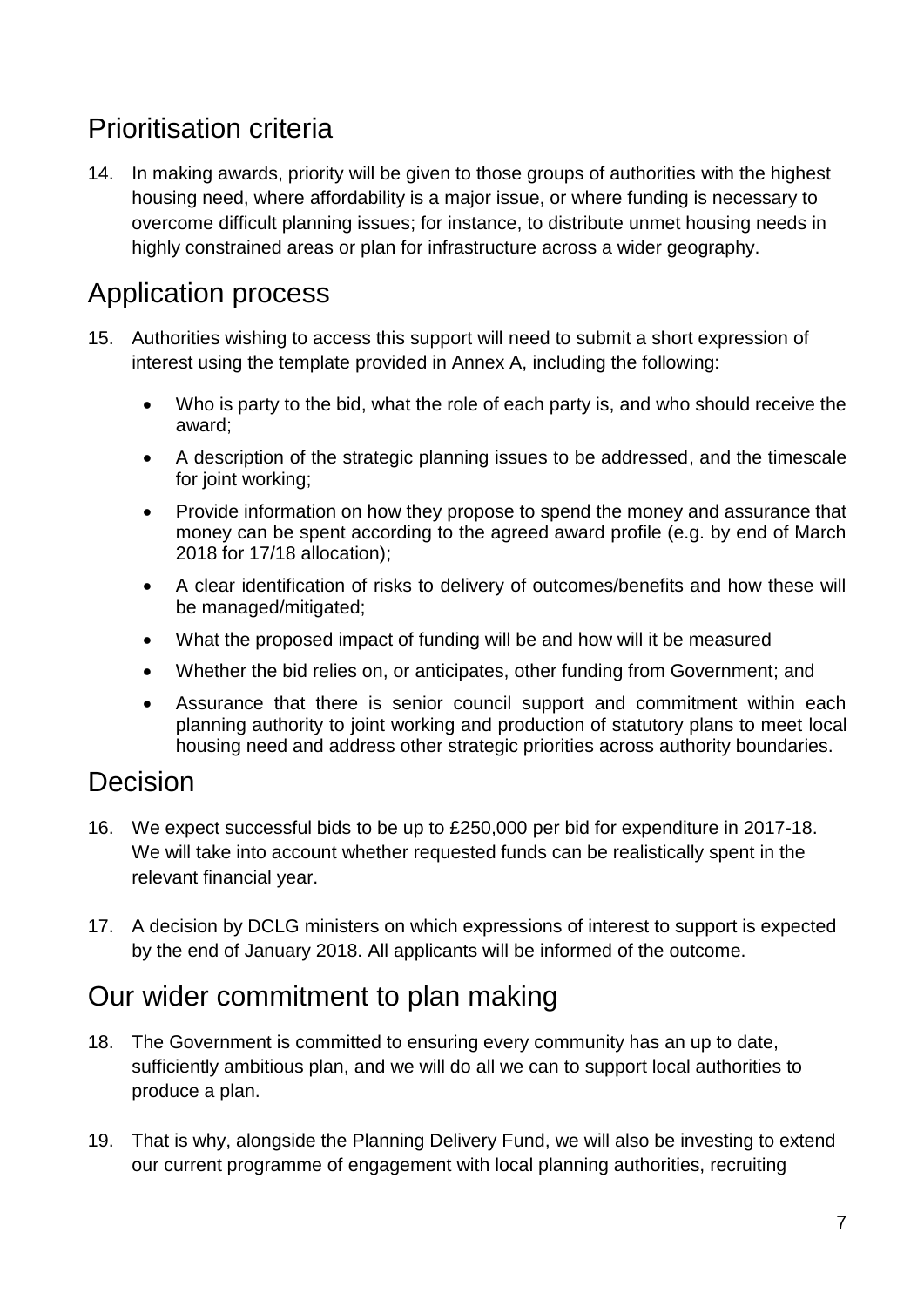additional DCLG staff to help resolve barriers that are preventing plans and development schemes from moving forward.

- 20. We are also expanding our programme of advisory visits, provided by the Planning Inspectorate, which helps authorities to identify issues with emerging plans early in the process, and provides authorities with confidence to submit their plans for examination.
- 21. The Government will also have access to other planning and technical experts, where necessary, to provide short term support to areas to help plans and schemes progress, by addressing difficult plan-making and local housing delivery issues with local authority planning and housing teams.
- 22. We have also confirmed in the housing White Paper, and more recently in the written ministerial statement made by the Secretary of State for Communities and Local Government on 16 November 2017, that Government will intervene in plan making where local planning authorities fail to plan to meet the needs of local communities. The Planning Delivery Fund may also be used to support this work.

## Further information

<span id="page-7-0"></span>23. For further information please contact DCLG at [PlanningDeliveryFund@communities.gsi.gov.uk.](mailto:PlanningDeliveryFund@communities.gsi.gov.uk)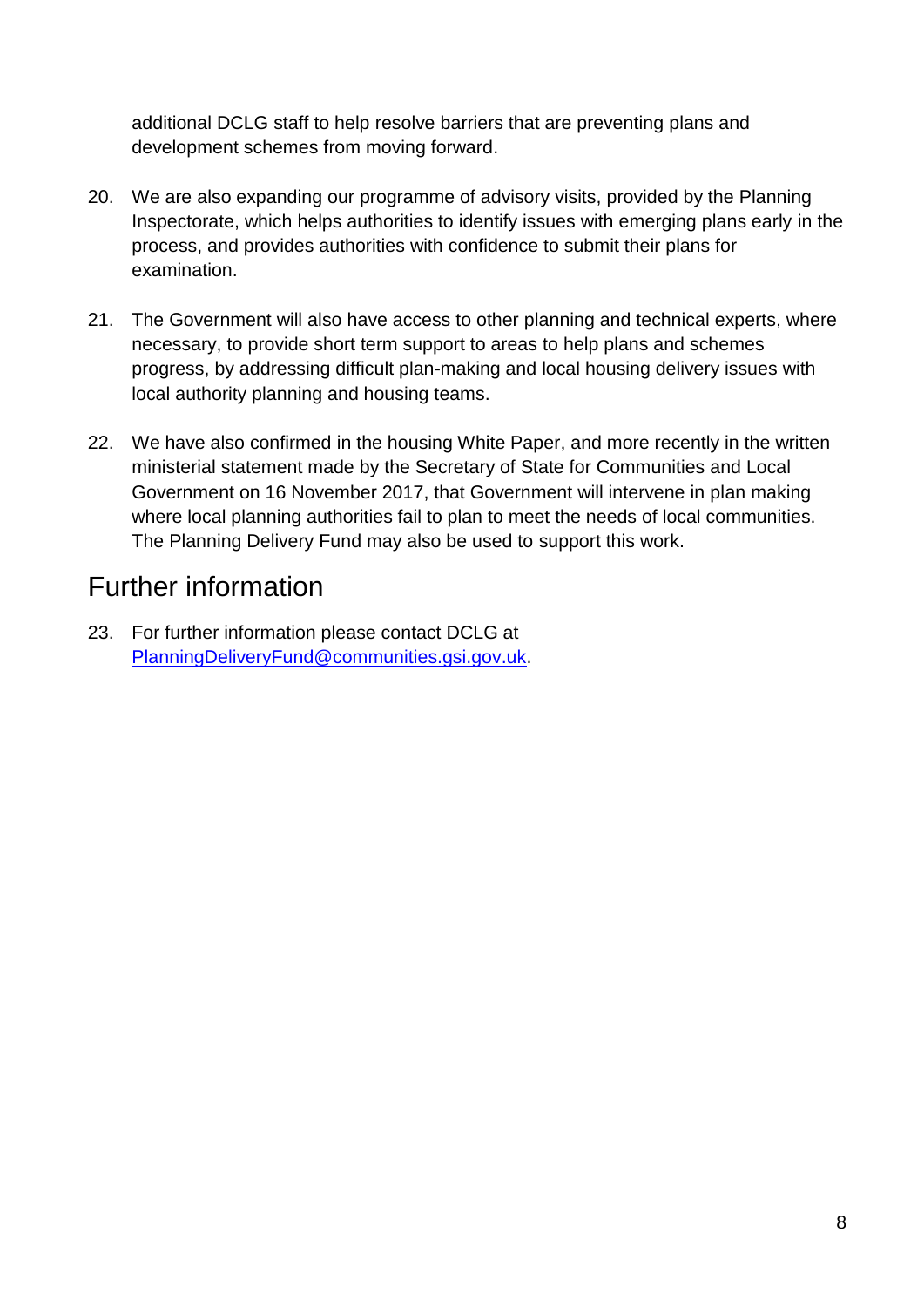# Design Quality Fund

### **Overview**

- 24. Support under this section of the prospectus is offered to increase design skills in local authorities and enable the effective use of new technologies to ensure that new development meets the Government's ambitions for quality as well as quantity.
- 25. Funding awards will be made annually to successful local authorities via section 31 of the Local Government Act 2003. The Department reserves the right not to pay recipients the full amount requested in either financial year (this will depend on affordability in light of the total amount of funding requested in each financial year; see paragraph 30).
- 26. Funding will be confirmed for 2017-18 and indicative amounts awarded for 2018/19 by end of January 2018 (see paragraph 31).

# Bidding criteria for Design Quality Funding

- 27. Local authorities wishing to access this funding, on their own or in partnership with other local authroities, are invited to submit an expression of interest, using the template provided in Annex B, which will be assessed against these criteria:
	- Strength of proposal to address an identified gap in the design resource available to the local authority, that will raise the quality of new planned development, and with a clear timescale for planned activity; and
	- Strength of commitment to a step change in the design quality of new development, in particular where this will address related issues such as increasing densities in high-demand areas.

## Prioritisation criteria for Design Quality Funding

28. Those authorities who can demonstrate clear proposed outcomes as a result of funding will be prioritised in making awards.

#### Application process

- 29. Authorities wishing to access this support will need to submit a short expression of interest including the following:
	- Successful bidders should be able to provide evidence of senior council support;
	- Evidence of a pipeline of schemes requiring dedicated urban design/ masterplanning skills;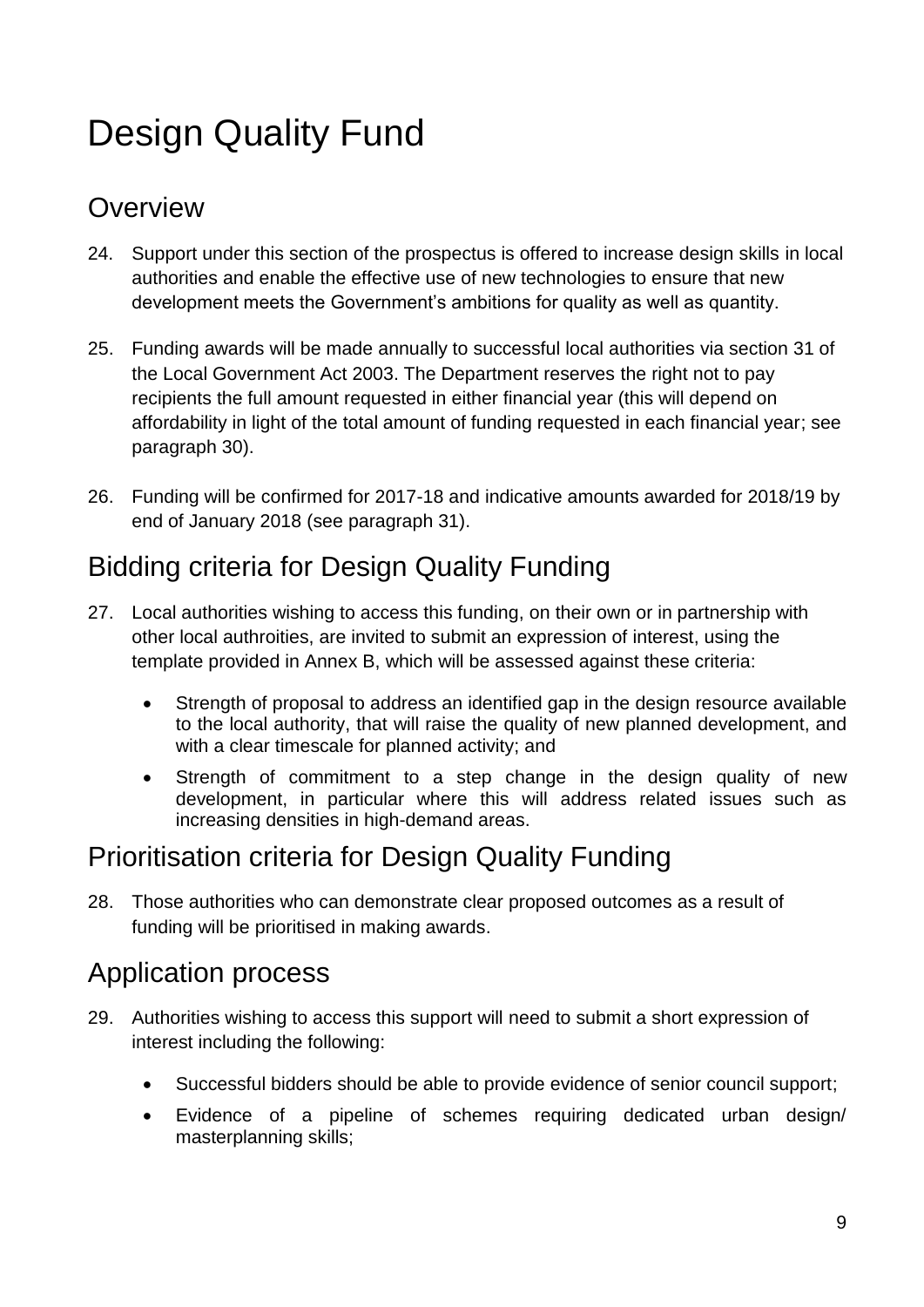- Provide information on how they propose to spend the money and assurance that money can be spent according to the agreed award profile (e.g. by end of March 2018 for 17/18 allocation);
- A clear identification of risks to delivery of outcomes/benefits and how these will be managed/mitigated;
- Where the local authority area (via a related Neighbourbood Planning Group) has received specific Design Code support from the Neighbourhood Planning Support Contact, how the benefits of this support have been utilised, and how the Design Fund award would complement it where appropriate:
- What the proposed impact of funding will be and how will it be measured; and
- Whether the bid relies on, or anticipates, other funding/support from Government.

#### Decision

- 30. We expect successful bids to be up to £250,000 per bid for expenditure in 2017-18. We will take into account whether requested funds can be realistically spent in the relevant financial year.
- 31. A decision by DCLG ministers on which expressions of interest to support is expected by the end of January 2018. All applicants will be informed of the outcome.

#### Further information

<span id="page-9-0"></span>32. For further information please contact DCLG at [PlanningDeliveryFund@communities.gsi.gov.uk.](mailto:PlanningDeliveryFund@communities.gsi.gov.uk)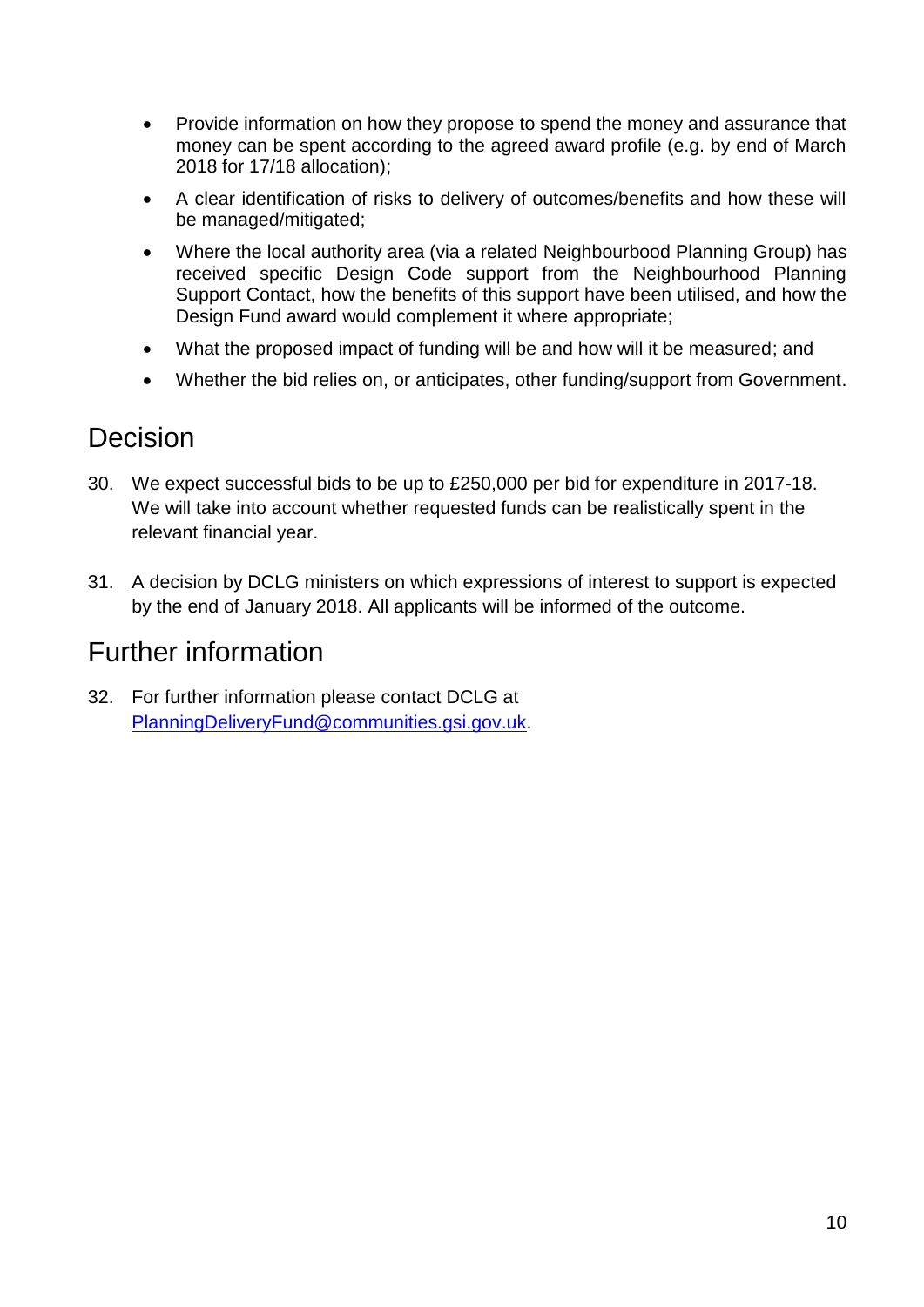# Innovation Fund

### **Overview**

- 33. Support under this section of the prospectus is offered to stimulate and support innovation in the way planning services are delivered.
- 34. Funding awards will be made annually to successful local authorities via section 31 of the Local Government Act 2003 and to Third Sector organisations via section 70 of the Charities Act 2006. The Department reserves the right not to pay recipients the full amount requested in either financial year (this will depend on affordability in light of the total amount of funding requested in each financial year; see paragraph 40).
- 35. Funding will be confirmed for 2017-18 and indicative amounts awarded for 2018/19 by end of January 2018 (see paragraph 41).

## Bidding criteria

- 36. Local authorities and Third Sector organisations (in partnership with Local Authorities, or on their own) can apply to fund innovation in processes, data and digital tools, by submitting an expression of interest (using the template provided in Annex C).
- 37. Bids will need to demonstrate that the proposals would support authorities in meeting housing needs through:
	- Strength of the proposal in making innovative use of digital or other tools to support more effective and efficient plan-making, design quality or development management; for example, by improving access to planning information or improving engagement of communities in plan making and planning application processes.

### Prioritisation criteria

38. Proposals that offer the greatest benefits, in particular where housing is most unaffordable, are scalable to other authority areas, or support the delivery of national policy will be prioritised in making awards.

### Application process

- 39. Authorities and third sector organisations wishing to access this support will need to submit a short expression of interest including the following:
	- Evidence of innovation in the improvement of planning processes and outcomes, together with anticipated benefits and timescales for implementation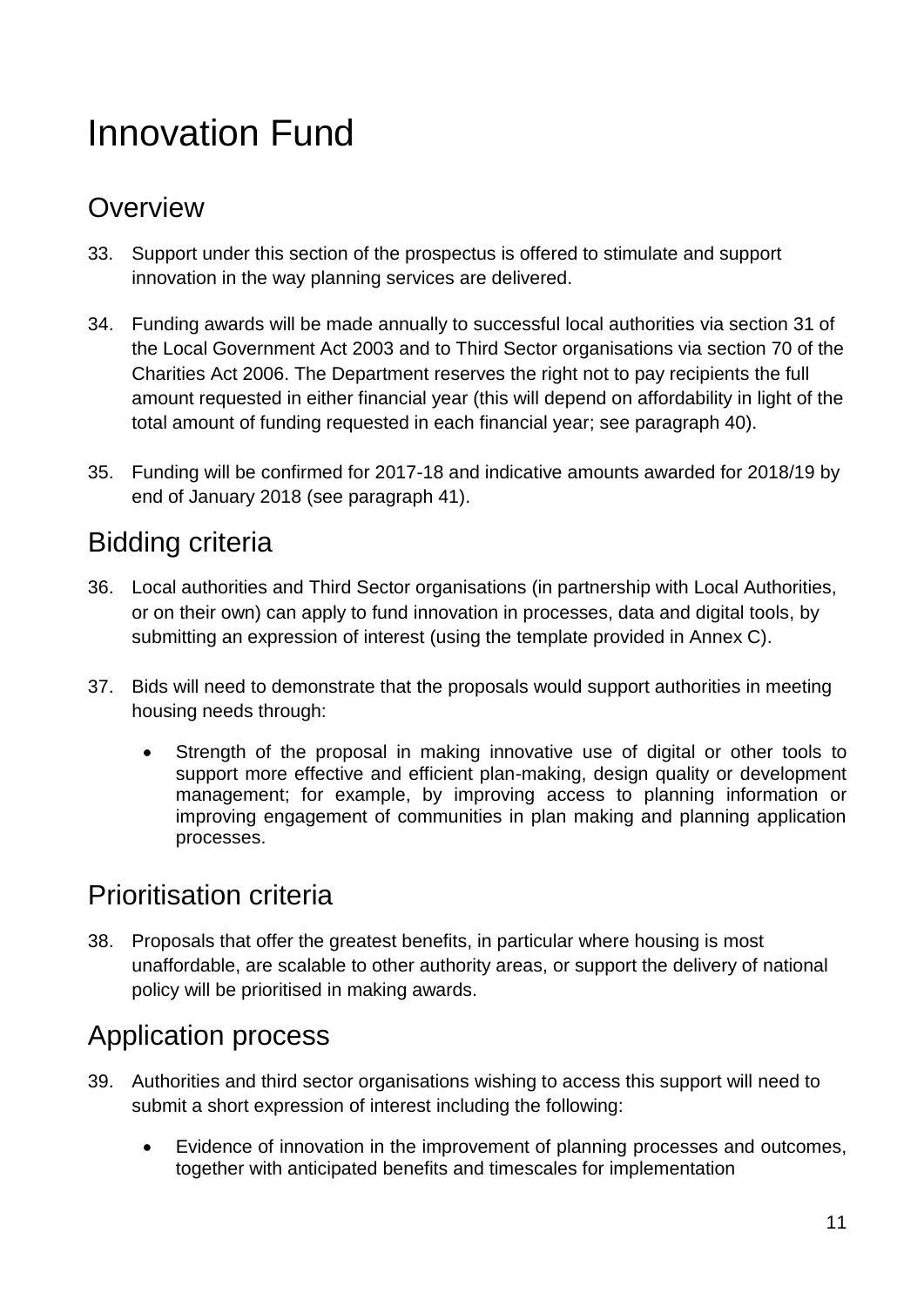- Provide information on how they propose to spend the money and assurance that money can be spent according to the agreed award profile (e.g. by end of March 2018 for 17/18 allocation).
- A clear identification of risks to delivery of outcomes/benefits and how these will be managed/mitigated
- What the proposed impact of funding will be and how will it be measuredOther sources of funding anticipated or relied on for the bid

#### Decision

- 40. Award amounts will be made depending on the volume and quality of bids. We will take into account whether requested funds can be realistically spent in the relevant financial year.
- 41. A decision by DCLG ministers on which expressions of interest to support is expected by the end of January 2018. All applicants will be informed of the outcome.

## Further information

<span id="page-11-0"></span>42. For further information please contact DCLG at [PlanningDeliveryFund@communities.gsi.gov.uk.](mailto:PlanningDeliveryFund@communities.gsi.gov.uk)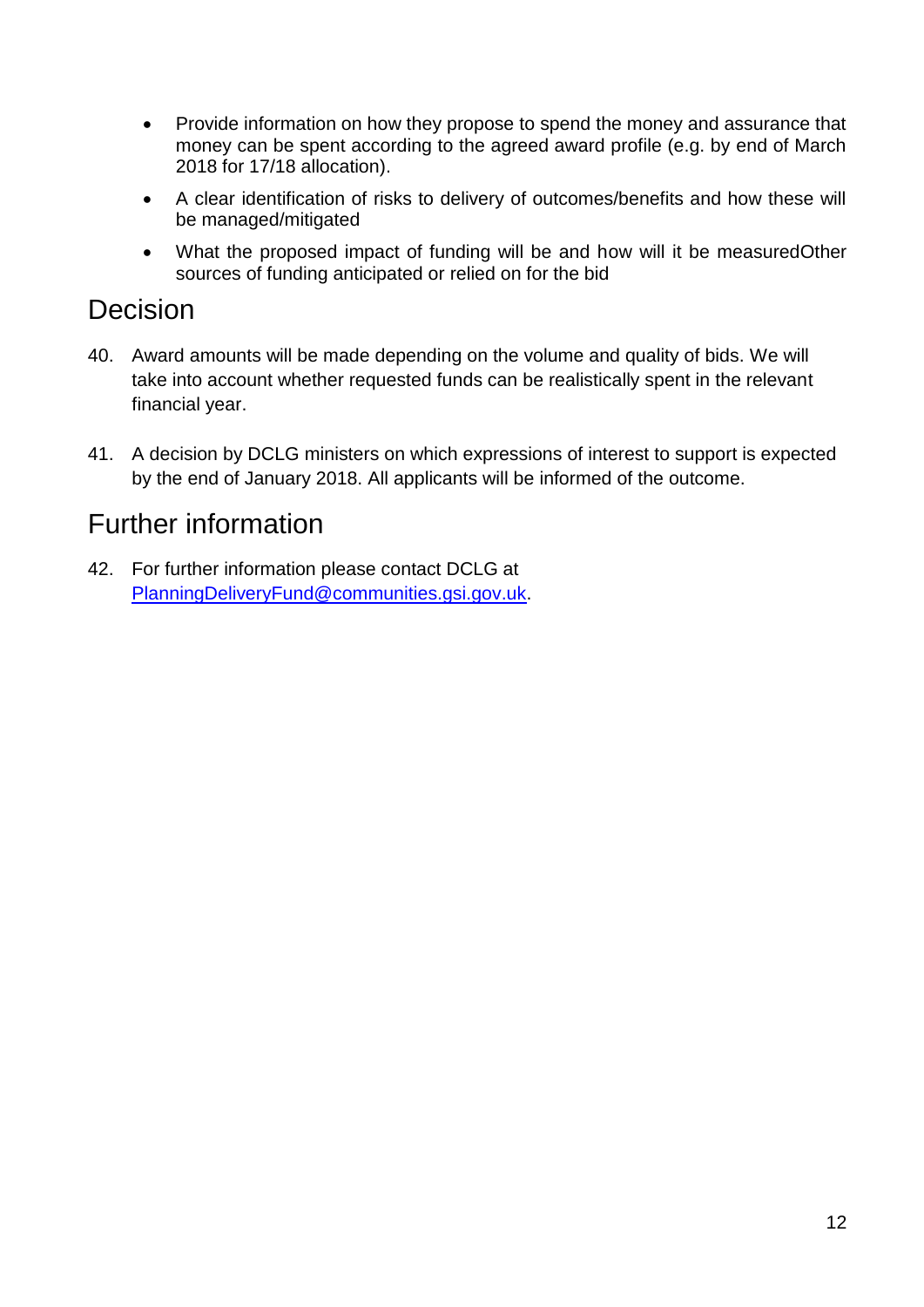# Annex A: Joint Working Fund (Expression of Interest Template)

<span id="page-12-0"></span>

| <b>Lead authority</b>                                                                                         |                                                                                         |         |  |  |
|---------------------------------------------------------------------------------------------------------------|-----------------------------------------------------------------------------------------|---------|--|--|
| <b>Partners involved</b>                                                                                      |                                                                                         |         |  |  |
|                                                                                                               |                                                                                         |         |  |  |
|                                                                                                               |                                                                                         |         |  |  |
|                                                                                                               |                                                                                         |         |  |  |
|                                                                                                               |                                                                                         |         |  |  |
| Senior sign-off                                                                                               |                                                                                         |         |  |  |
| <b>Funding being</b>                                                                                          | 2017-18                                                                                 | 2018-19 |  |  |
| applied for                                                                                                   | £                                                                                       | £       |  |  |
| <b>Summary of proposal</b> (please describe the relevant geographical area, nature of joint                   |                                                                                         |         |  |  |
|                                                                                                               | working proposed, the strategic planning issues to be addressed, scale of ambition and  |         |  |  |
| how this award will help you to achieve it.)                                                                  |                                                                                         |         |  |  |
| [max 500 words]                                                                                               |                                                                                         |         |  |  |
|                                                                                                               | Specific activities and timetables (including a breakdown of activities, milestones and |         |  |  |
| profile of expenditure)                                                                                       |                                                                                         |         |  |  |
| [max 500 words]                                                                                               |                                                                                         |         |  |  |
| Impacts expected from funding (including description of outputs and outcomes you                              |                                                                                         |         |  |  |
| expect to achieve, and how they will be measured)                                                             |                                                                                         |         |  |  |
| [max 500 words]                                                                                               |                                                                                         |         |  |  |
|                                                                                                               | Assurance that there is strong commitment to joint working, and that any award          |         |  |  |
| will be spend in accordance with the award profile (please outline joint working                              |                                                                                         |         |  |  |
| arrangements in place, or envisaged, and confirm how you will ensure the money is                             |                                                                                         |         |  |  |
| spend as outlined)                                                                                            |                                                                                         |         |  |  |
| [max 250 words]                                                                                               |                                                                                         |         |  |  |
| Assessment of risks to achieving the objectives of the proposal (please list your top                         |                                                                                         |         |  |  |
| three risks and mitigating actions)                                                                           |                                                                                         |         |  |  |
| [max 250 words]                                                                                               |                                                                                         |         |  |  |
| Does your bid rely on, or align with, other funding or initiatives from Government?                           |                                                                                         |         |  |  |
| For example, are you part of housing deal negotiations, or have bid for Housing<br>Infrastructure Fund money? |                                                                                         |         |  |  |
|                                                                                                               |                                                                                         |         |  |  |
| [max 250 words]                                                                                               |                                                                                         |         |  |  |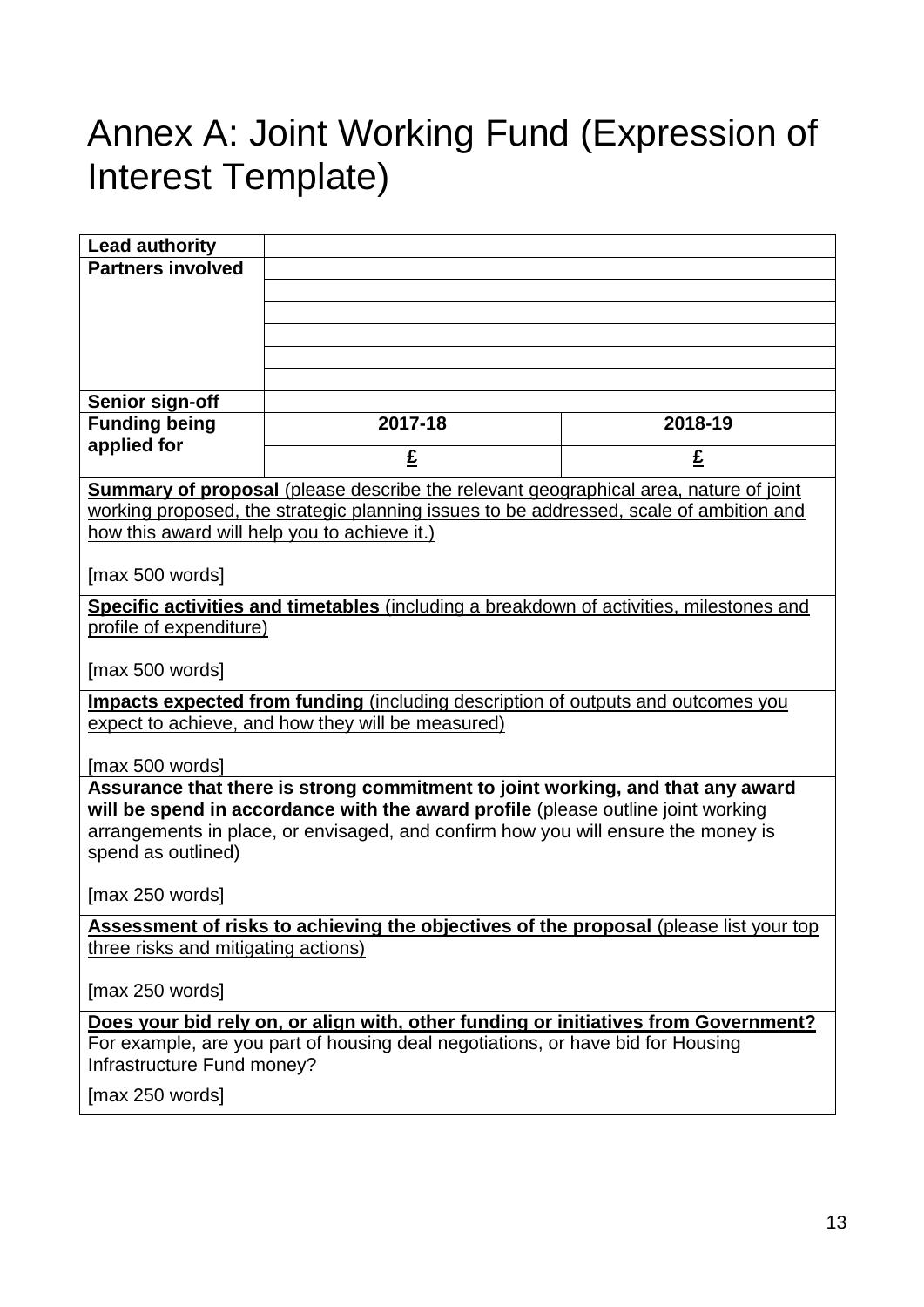# Annex B: Design Quality Fund (Expression of Interest Template)